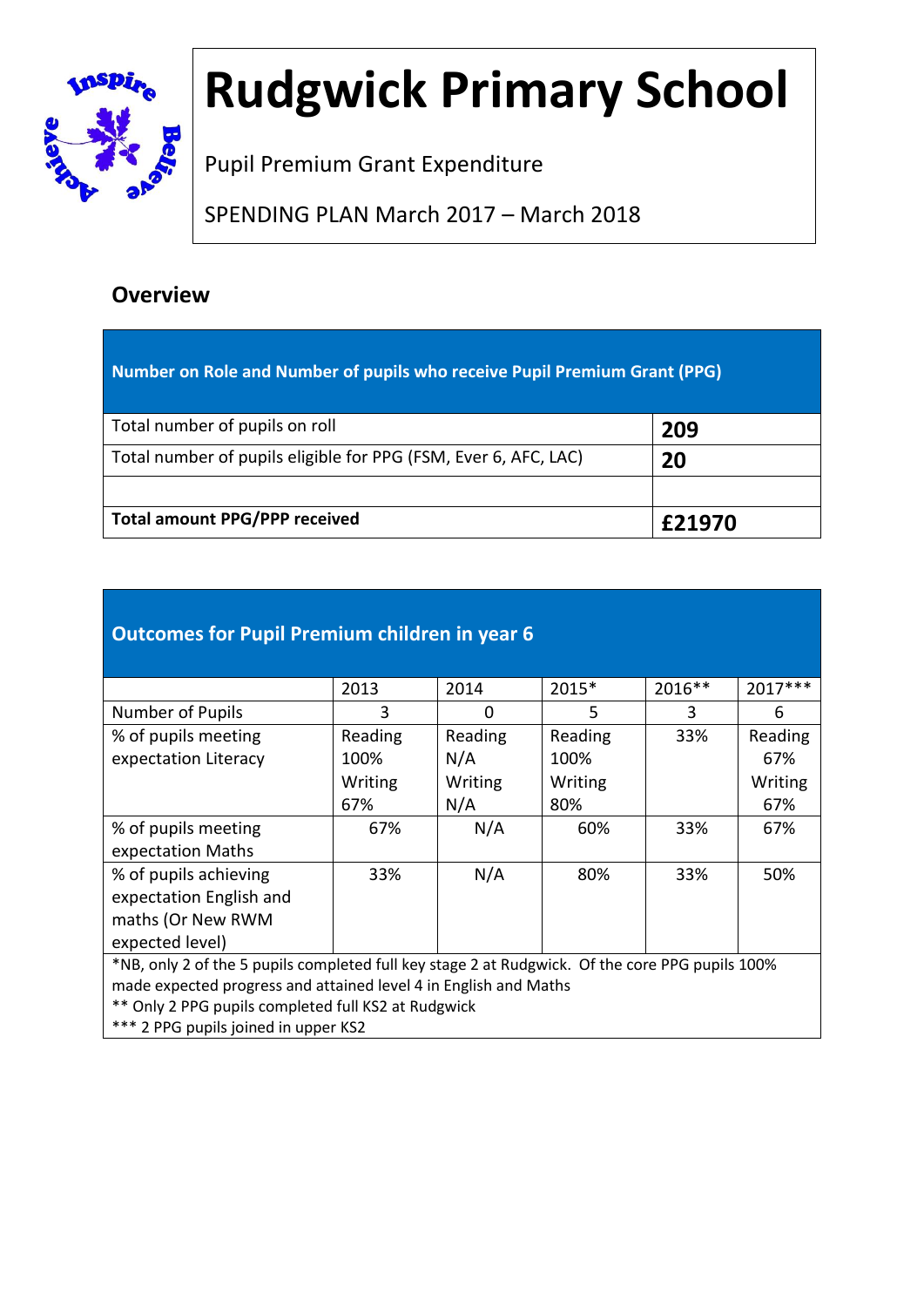#### **Summary of planned spending 2017 - 2018**

In the forthcoming year the Pupil Premium Grant will be used to support eligible pupils in the following ways:

Additional TA who provides interventions in the mornings. Pupil Premium Pupils have first access to this support if they require intervention support in literacy or numeracy. This aims to diminish the difference in attainment for these pupils.

Some of the Grant is used to provide access to individualised on line learning materials – Conquer Maths.

Some of the PPG is used to fund additional adult support for specific pupils where they may need additional support with social aspects of school life at different times in the day. For example funding an additional adult on the playground at lunchtimes.

We employ a Learning Mentor for one day per week , who helps pupils overcome emotional barriers to learning.

Additional one hour of tutoring with a teacher once a week for pupils in year 6 who are entitled to pupil premium.

PPG pupils in year 3 have focused 20 minute session with a qualified teacher each week.

Additionally, PPG is used to support pupils in accessing the wider aspects of school life such as clubs, enrichment opportunities and residential experiences.

Families who are entitled to PPG are able to apply for £20 funding towards shoes each year, one school jumper per year and a subsidy towards a club per term which enriches their learning opportunities in extra curricula activities.

#### **How the school will measure the impact of spending 2016 - 2017**

Progress Data for children entitled to Pupil Premium is tracked by senior Leadership team and the Governors to ensure that any gap in learning is diminishing.

Data at end of KS1 and KS2 is monitored to assess overall impact of Pupil Premium spending.

Number of incidents on the playground is monitored through the use of an electronic record of behaviour. Incidents should be seen to reduce for pupils who are receiving targeted support.

Work of the Learning Mentor is monitored through before and after reports which show changes in attitude and aptitudes to learning.

Monitor the uptake of clubs by Pupil Premium Pupils to ensure that they are accessing extra- curricula opportunities.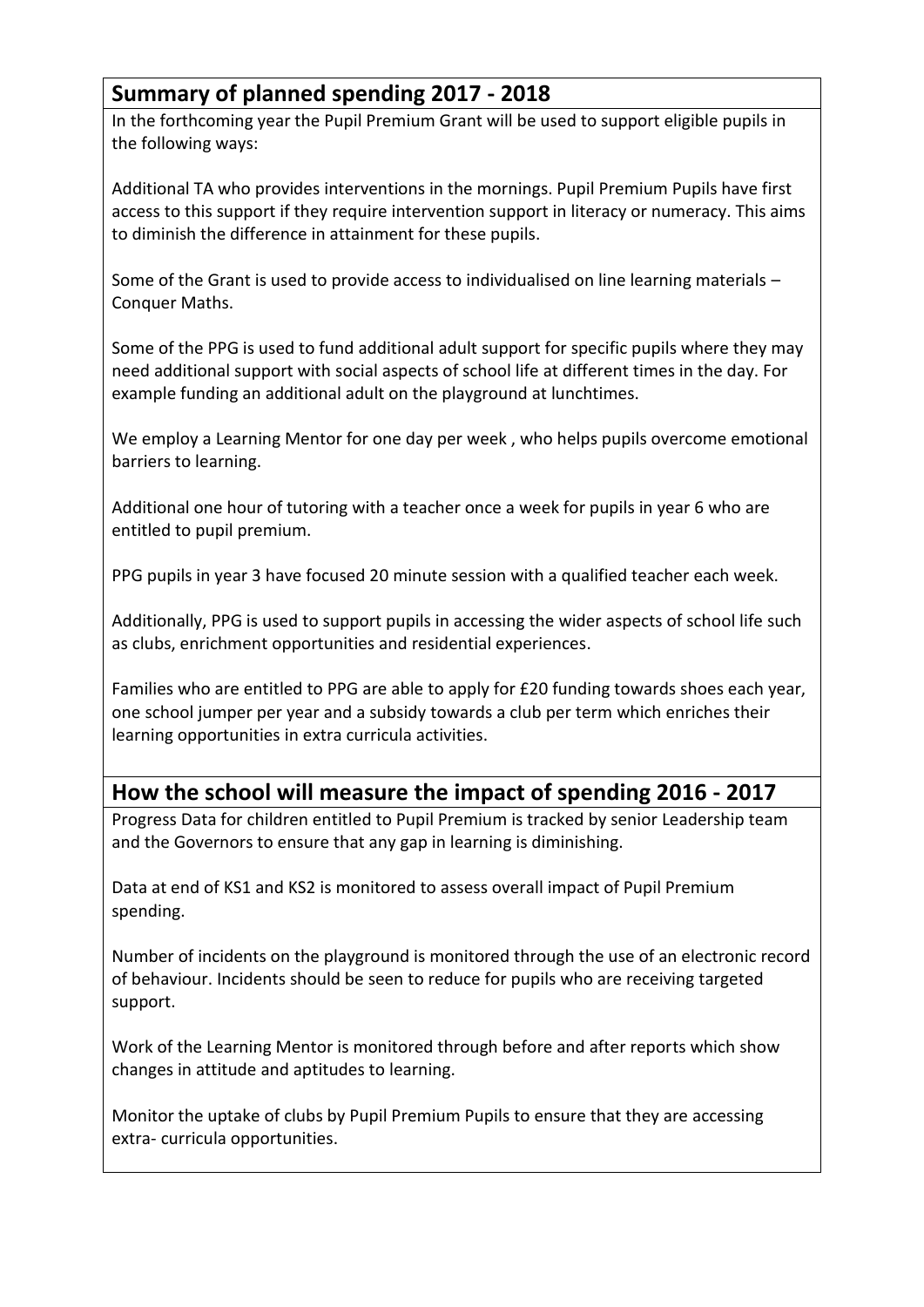## **April 2017- March 2018: Total Pupil Premium: £21970**

| Proposed                                                                                                                         | Aim                                                                                                                                                                                                                                                                                               | Impact | <b>Approx</b> |
|----------------------------------------------------------------------------------------------------------------------------------|---------------------------------------------------------------------------------------------------------------------------------------------------------------------------------------------------------------------------------------------------------------------------------------------------|--------|---------------|
| <b>Spend</b>                                                                                                                     |                                                                                                                                                                                                                                                                                                   |        | Cost          |
| (April 2017-                                                                                                                     |                                                                                                                                                                                                                                                                                                   |        | (E)           |
| <b>March 2018)</b>                                                                                                               |                                                                                                                                                                                                                                                                                                   |        |               |
| Free school Meals                                                                                                                | Daily hot food provided for entitled<br>pupils                                                                                                                                                                                                                                                    |        | £3967         |
| Additional<br>intervention<br>groups for Pupils<br>entitled to PP<br>where a gap in<br>literacy or<br>numeracy is<br>identified. | Ensure that pupils who are in<br>receipt of PP are not falling behind<br>in core subjects - reading, writing<br>and maths (across the school)<br>To ultimately ensure that any child<br>on PP who was underachieving in<br>Reading Writing or Maths achieve<br>expectations by the end of year 6. |        | £6400         |
| Subscription to<br>Online materials                                                                                              | Increase opportunities for access to<br>online maths support both in and<br>out of school.                                                                                                                                                                                                        |        | £400          |
| Additional money<br>towards lunchtime<br>cover to support<br>individuals                                                         | To reduce recorded incidents for<br>particular children during play part<br>of lunchtimes.                                                                                                                                                                                                        |        | £1351         |
| <b>Learning Mentor</b><br>support                                                                                                | Helping pupils to overcome<br>emotional barriers to learning                                                                                                                                                                                                                                      |        | £3204         |
| Club Fees                                                                                                                        | To ensure all pupils have equality in<br>access to clubs on offer that enrich<br>learning experiences                                                                                                                                                                                             |        | £400          |
| Funded places at<br><b>Breakfast Club to</b><br>help families in<br>need                                                         | To support families when in need                                                                                                                                                                                                                                                                  |        | £2280         |
| School uniform                                                                                                                   | Ensure all children have equity in<br>uniform regardless of family<br>income.<br>The school has started to support<br>with the cost of jumpers and £20<br>towards school shoes per year for<br>those that receive PP. Helping to<br>create a good mindset for school<br>and learning.             |        | £500          |
| School trips/events<br>for PP pupils                                                                                             | All school trips and events are fully<br>subsidised for our Pupil Premium<br>children.                                                                                                                                                                                                            |        | £2000         |
| Shortfall of<br>Parental                                                                                                         | This may include other children<br>who are not entitled to pupil                                                                                                                                                                                                                                  |        | £1468         |